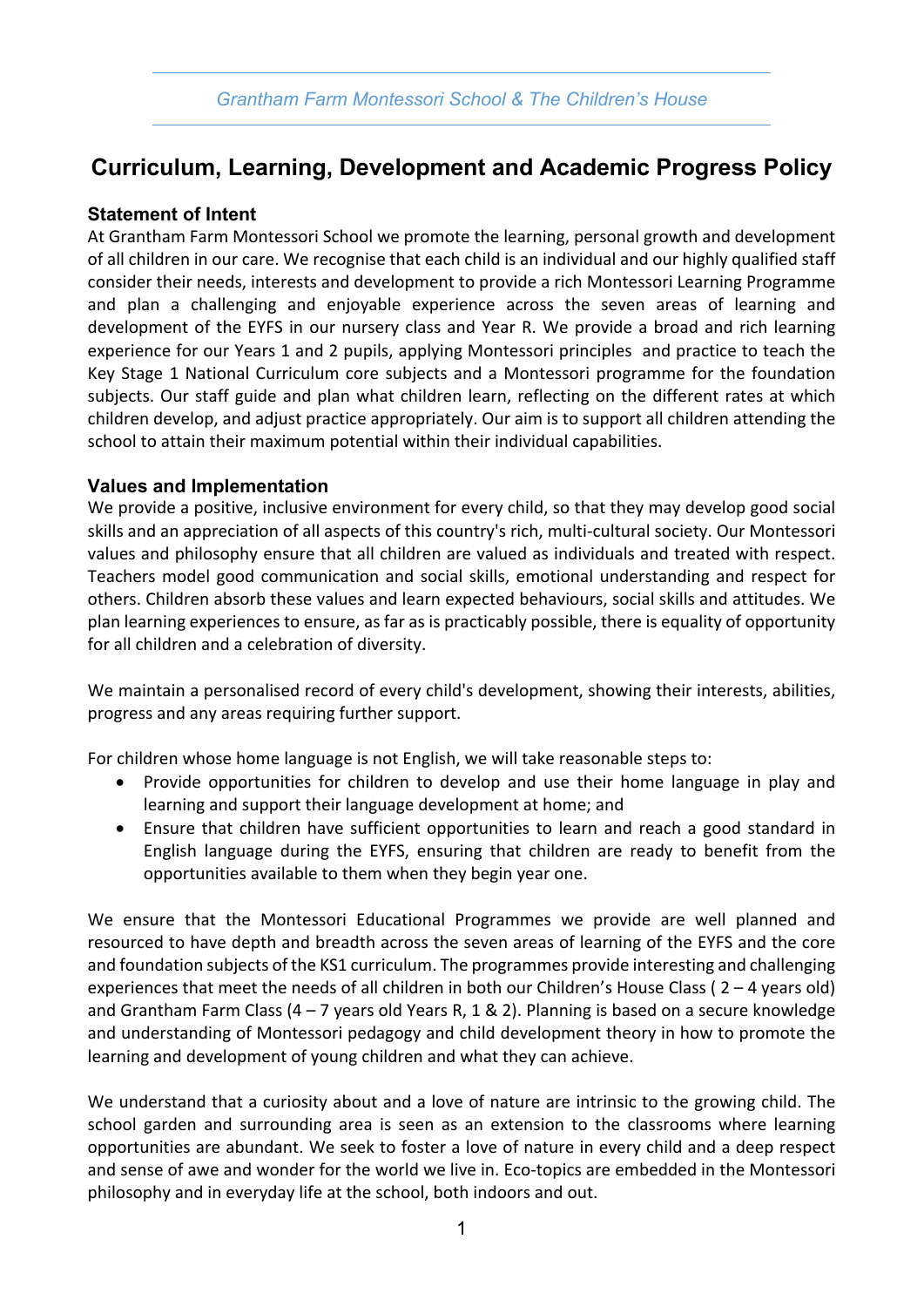## *Grantham Farm Montessori School & The Children's House*

*"The land is where our roots are. The children must be taught to feel and live in harmony with the Earth."* Dr. Maria Montessori, Own Handbook; 1914

We implement the **Early Years Foundation Stage (EYFS)** Curriculum set by the Department for Education that sets standards to ensure all children learn and develop well. We support and enhance children's learning and development holistically through the Montessori didactic materials and playbased activities that support the young learner in the first plane of development. We review all aspects of learning and development and ensure a flexible approach is maintained, applying observation skills and an understanding of child development theories; this enables us to respond appropriately to children's learning and developmental needs. We provide learning activities based on our observations of each child, which inform future planning and draw on children's needs and interests. This is promoted through a balance of adult-led and child-initiated opportunities both indoors and outdoors.

**Key Stage 1**: At this second plane of development, children continue to have an intrinsic desire to learn. They are brimming with ideas and have an innumerable number of questions to which they are seeking answers. Our broad and well-balanced teaching at this level supports the child's thirst for knowledge, providing a framework for learning across the National Curriculum subjects as well as natural windows of opportunity for every child to follow his or her interests. This ensures that the child's intrinsic learning needs are met and allows teachers and school leaders to ensure that every child is progressing at an expected level.

We provide learning across the National Curriculum subjects of English, Maths, Science, History, Geography, Art, Music, religious education and Physical Education.

We use long, medium and short term planning to allow maximum flexibility and plentiful opportunities for pupils to further their knowledge and understanding. The key is to provide individualised, child-led, teacher guided learning within a framework timetable. We do this through:

- Timetabled, individualised teaching of the core subjects English and mathematics.
- Timetabled teaching of the core subject science. Timetabled teaching of the foundation cultural subjects (history, geography, art and design, music and religious education), and timetabled teaching of physical education.
- All learning follows the combined Montessori and Key Stage 1 curricula where a framework is taught and opportunities for deeper, individualised learning exploration are provided.
- We place an emphasis on cross-curricular learning across all subjects to facilitate the child's ability to make connections between these topics and to deepen understanding.

Our overall aim is to equip children to:

- Ask perceptive questions
- Think critically
- Weigh evidence
- Develop perspective and judgement

*"…for the child is interested in everything… A global vision of cosmic events fascinates the child whose interest will soon remain fixed on one particular part, as a starting point for more*